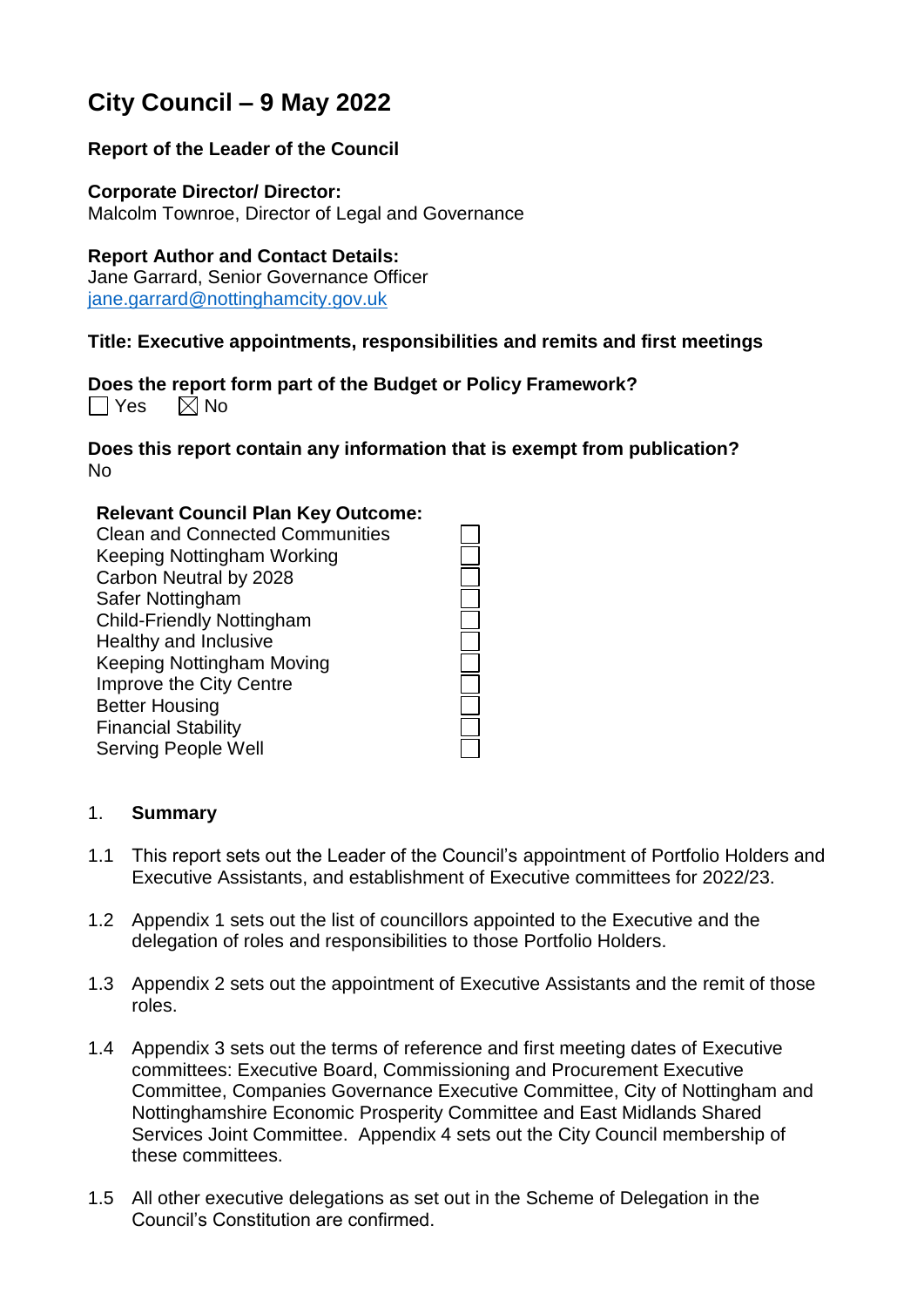# 2. **Recommendations**

- 2.1 To note the appointment of Portfolio Holders and their areas of responsibility, as set out in Appendix 1.
- 2.2 To note the appointment of Executive Assistants and the remits of those roles, as set out in Appendix 2.
- 2.3 To note the terms of reference and first meeting dates for Executive committees, as set out in Appendix 3.
- 2.4 To note the appointments (including substitutions where applicable) to and chairing arrangements for Executive committees, as set out in Appendix 4.
- 2.5 To note that the Constitution will be amended to reflect these appointments, delegations of responsibility and roles.
- 2.6 To note that all other executive delegations, as set out in the Executive Scheme of Delegation in the Constitution, are confirmed.

#### 3. **Reasons for recommendations**

3.1 The Leader of the Council is responsible for making executive appointments and delegations, and the Constitution is updated to reflect such appointments and delegations.

#### 4. **Other options considered in making recommendations**

4.1 None. The appointments and delegations of responsibility have been made by the Leader of the Council, and Council is required to note that the Constitution will be amended to reflect these changes.

#### 5. **Consideration of Risk**

5.1 Not applicable

#### 6. **Background (including outcomes of consultation)**

- 6.1 In accordance with the Constitution, the Leader of the Council can delegate authority to take executive decisions to committees, individual councillors and officers, and is responsible for setting the parameters within which those executive decisions can be taken.
- 6.2 Details of the establishment of executive committees, executive appointments and the responsibilities and remits of those appointments are set out in the appendices to this report. Details of the Executive Scheme of Delegation, which remains unchanged, can be found in the Constitution.
- 6.3 The appointments and delegations of responsibility detailed in this report are effective from the point at which they are noted by Council at its Annual General Meeting on 9 May 2022.
- 7. **Finance colleague comments (including implications and value for money)**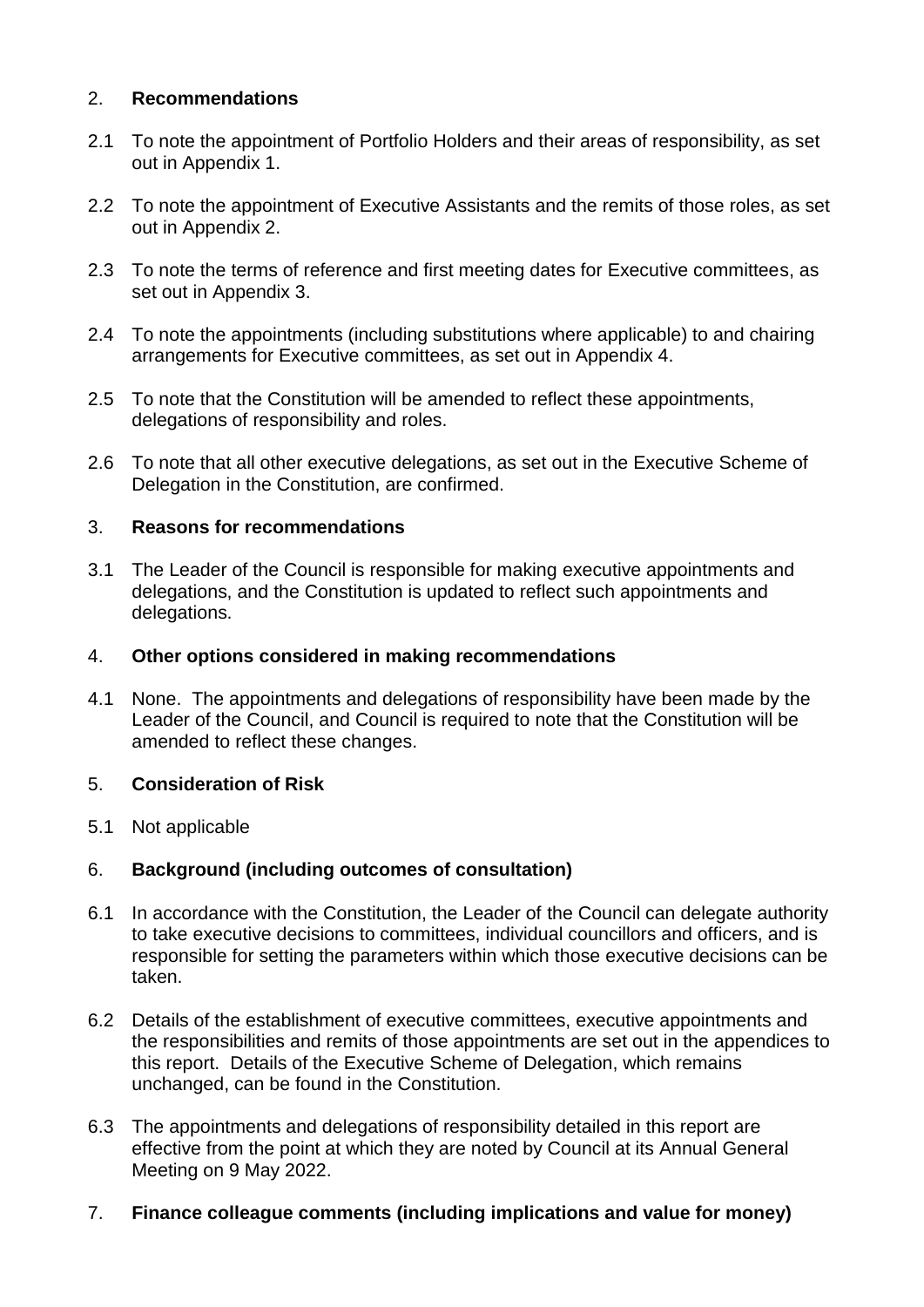# 7.1 Not applicable

#### 8. **Legal colleague comments**

8.1 The appointments and delegations of responsibility are in accordance with the Council's Constitution.

#### 9. **Other relevant comments**

9.1 None

# 10. **Crime and Disorder Implications (If Applicable)**

- 10.1 Not applicable
- 11. **Social value considerations (If Applicable)**
- 11.1 Not applicable

# 12. **Regard to the NHS Constitution (If Applicable)**

#### 12.1 Not applicable

# 13. **Equality Impact Assessment (EIA)**

13.1 Has the equality impact of the proposals in this report been assessed?

No  $\boxtimes$ An EIA is not required because the proposals do not relate to a new or changing policy or service.

# 14. **Data Protection Impact Assessment (DPIA)**

14.1 Has the data protection impact of the proposals in this report been assessed?

 $\boxtimes$ No A DPIA is not required because the proposals do not have any data protection implications.

#### 15. **Carbon Impact Assessment (CIA)**

15.1 Has the carbon impact of the proposals in this report been assessed?

 $\boxtimes$ No A CIA is not required because the proposals do not have any carbon impact.

## 16. **List of background papers relied upon in writing this report (not including published documents or confidential or exempt information)**

16.1 None

# 17. **Published documents referred to in this report**

17.1 Nottingham City Council Constitution